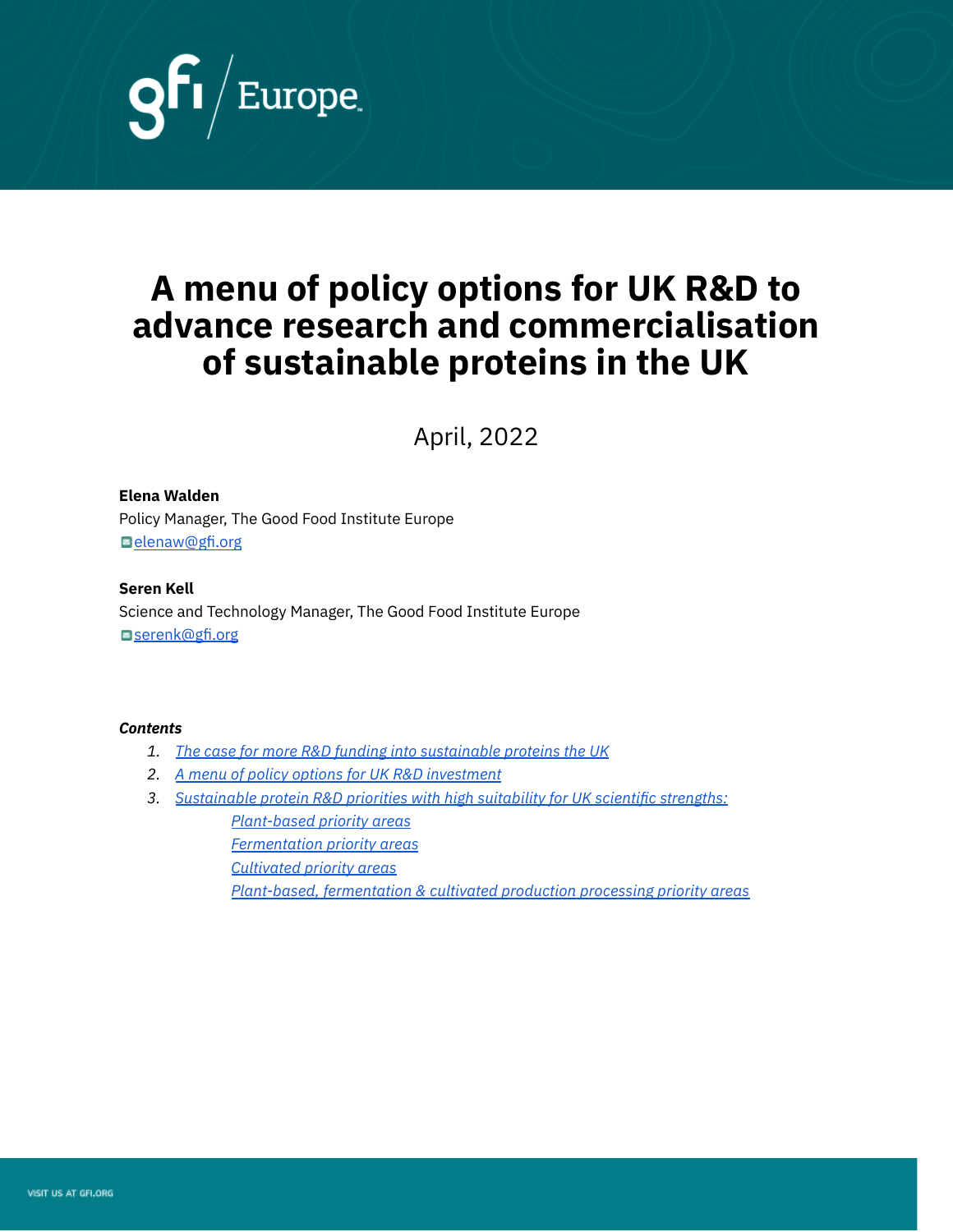# <span id="page-1-0"></span>**1. The case for more R&D funding for sustainable proteins in the UK**

Making meat from plants and cultivating it from cells presents enormous opportunities to provide the British public with the familiar foods they love, but at a fraction of the external cost on the environment and planetary health. Plant-based meat production [emits](https://gfi.org/images/uploads/2019/08/GFI-Plant-Based-Meat-Fact-Sheet_Environmental-Comparison.pdf?utm_source=blog&utm_medium=website&utm_campaign=pb-meat-sustainability.pdf) up to 90% fewer greenhouse gas emissions and uses up to 99% less land than conventional meat. When produced with renewable energy, cultivated meat [could](https://cedelft.eu/wp-content/uploads/sites/2/2021/04/CE_Delft_190107_LCA_of_cultivated_meat_Def.pdf) cut the climate impact of meat by 92% and use up to 95% less land. In addition, these sustainable proteins are free of antibiotics, and involve no risk of the emergence of zoonotic diseases, as is [associated](https://news.un.org/en/story/2020/07/1067711) with raising and killing animals for food.

The government's Net Zero Strategy [recognises](https://assets.publishing.service.gov.uk/government/uploads/system/uploads/attachment_data/file/1033990/net-zero-strategy-beis.pdf#page=175) that the UK is exceptionally well-placed – given its world-class scientific expertise in relevant fields and enthusiastic consumer base – to establish a leadership role in the sustainable protein space. Doing so would align with many of the UK's existing policy commitments: including reaching net zero by 2050, effective containment of the looming threat of antimicrobial resistance by 2040, and establishing its reputation as a global scientific superpower. It is also clear, given the [projected](https://drive.google.com/file/d/1znkFETI5HHNA1UBeT1KgPDV4JZI30QL5/view) growth in this [space](https://drive.google.com/file/d/1znkFETI5HHNA1UBeT1KgPDV4JZI30QL5/view) in the coming decade, that the UK would reap enormous economic and reputational benefits from doing so.

However, GFI's own [work](https://drive.google.com/file/d/1IwImUcCTP1K48hOVkpm7IU71-nsTyRF5/view?usp=sharing) based on mapping the allocated funds and speaking with experts in the field have highlighted several barriers in the UK's R&D ecosystem that mean the UK is currently failing to meet its potential, and is falling behind other countries. Ambitious and forward-looking policy is needed now, so that the UK can capitalise on its existing strengths, realise the clear societal benefits, and embrace the economic and commercial opportunities offered by this quickly-developing industry.

**The UK should set out a clear ambition to become a global leader in the plant-based, cultivated meat and fermentation industries by 2027.** This will involve developing a cross-government strategy, meaningfully investing in open-access research and development to advance the below priorities, ensuring a clear and robust regulatory framework, and creating a dynamic industry ecosystem.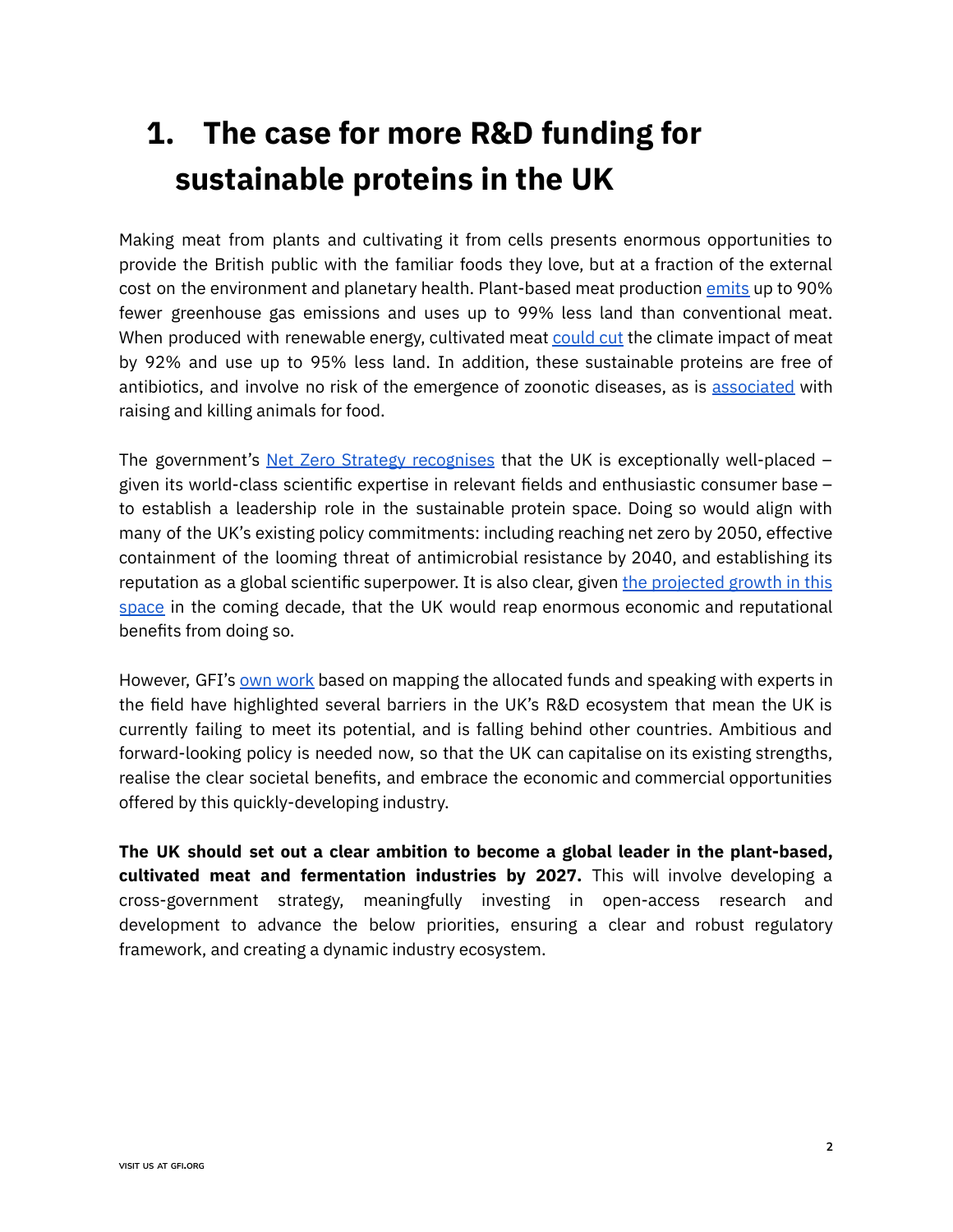# <span id="page-2-0"></span>**2. A menu of policy options for UK R&D investment**

As identified in our research and industry [ecosystem](https://drive.google.com/file/d/19G3OVv_fNrygqCsEUa8AoVG6b6Zki3lt/view) scoping exercise, we consider that given the UK's highly relevant latent scientific strengths - even a relatively modest amount of research funding would allow the UK research community to make meaningful progress on a number of fundamental, pre-competitive R&D gaps in the sustainable protein space. The specific areas particularly suited to the UK's scientific strengths are identified in the next section.

Addressing these fundamental R&D gaps would not only would be beneficial for unlocking the transformative potential of sustainable proteins by bringing them closer to price and taste parity, but it would also allow the UK to leverage its existing advantages, build national capability in this field, and thereby position itself as a strong contender to capture a significant share of the projected economic growth in this sector.

We conservatively estimate that **£100m** in academic R&D funding, in combination with **£125m** for commercial development and infrastructure scale-up would allow the UK to make meaningful progress on the highest priority pre-competitive gaps identified below and cement itself as a competitive international player in the sustainable protein field.

## **STRAND 1: ACADEMIC R&D**

● **RECOMMENDATION: £100m** in academic funding would work out to the reasonable average of £2.7m for each of the 37 solution areas, which is in line with the level of funding granted to similar research projects in both the [plant-based](https://cordis.europa.eu/project/id/QLK1-CT-2002-02235) and [cultivated](https://cordis.europa.eu/project/id/101010029) space.

**INTERNATIONAL PERSPECTIVE:** In April this year the Netherlands [invested](https://www.foodingredientsfirst.com/news/dutch-government-invests-record-%E2%82%AC60m-to-boost-cellular-meat-agriculture.html) almost £50 million towards developing a cellular agriculture ecosystem, as an initial step towards investing more than £300 million in total. In 2021 alone, Denmark invested nearly £150m, whilst Israel invested nearly £24m into cultivated meat R&D. Our mapping has identified that the UK has fallen behind in terms of investment in relevant scientific areas relative to such countries for a number of years. **With this backdrop, a £100m R&D commitment would give the UK a competitive edge on the international stage. A £50m R&D commitment covering roughly half of the priority areas listed below - would ensure the UK does not fall further behind other countries.**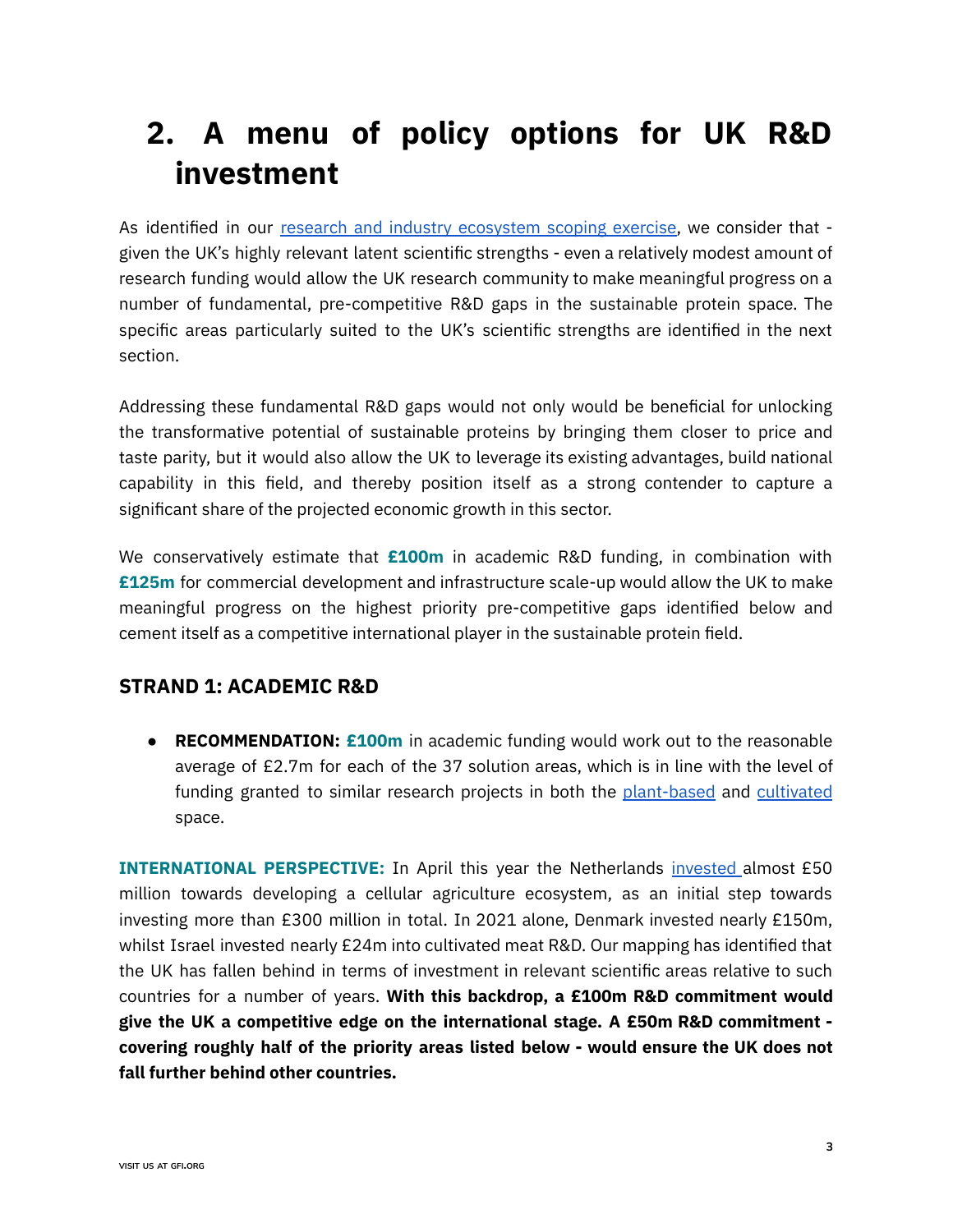**THE COSTS OF INACTION:** Without available funding, it is difficult to attract new talent to UK shores and yet more worryingly, the UK risks losing existing talent to other countries who are prioritising this space. As one academic put it to us: **"Partnering with the likes of Singapore and America is probably an easier route for British researchers to get funding currently, so there is definitely a risk that UK researchers interested in this space will move abroad to pursue it."** GFI's own Science and Technology Manager has spoken with many UK-based early-career scientists who are actively considering and pursuing opportunities abroad.

## **STRAND 2: R&D RELATED TO COMMERCIAL DEVELOPMENT & INFRASTRUCTURE SCALE-UP**

● **RECOMMENDATION:** A minimum of **£125m** for commercial development and infrastructure scale-up R&D activities would ensure the UK can translate some of the above foundational science into commercial advantage, and establish itself as an industry leader. **As recommended in the National Food [Strategy,](https://www.nationalfoodstrategy.org/) this should comprise at least £50m to establish a new Innovation Cluster and £75m for start up grants over the next five years.**

**INTERNATIONAL PERSPECTIVE:** Whereas little close-to-market innovation is happening in the sustainable protein space in the UK, by comparison some countries are prioritising the fostering of a dynamic research-industry ecosystem. For example, Israel's state-backed Innovation Authority launched two (Fresh Start and The Kitchen) of the country's 13 sustainable protein-related incubators and accelerators. In Singapore, the Government-backed research institute A\*STAR has fostered a number of joint public-private industry facilities, including a recent collaboration with Avant Meats for a new production facility for cultivated seafood, set to open in 2022. **In this context, a £125m commitment for close-to-market R&D would bolster the UK's competitiveness internationally. A £50m R&D commitment - to establish the Innovation Cluster alone - would ensure the UK does not fall further behind other countries.**

**THE COSTS OF INACTION:** A consequence of the lack of close-to-market innovation is that the UK research that is currently taking place is more likely to be commercialised abroad, rather than supporting the growth of British industry. This is not a distant possibility, but is already happening. For example, the research findings of a project led by the University of Cambridge was **[acquired](https://www.businessweekly.co.uk/news/biomedtech/cambridge-tech-produce-meat-lab-and-end-associated-animal-slaughter) in 2018** by the Netherlands-based cultivated meat company Meatable, who have since raised over **\$170m** in funding rounds.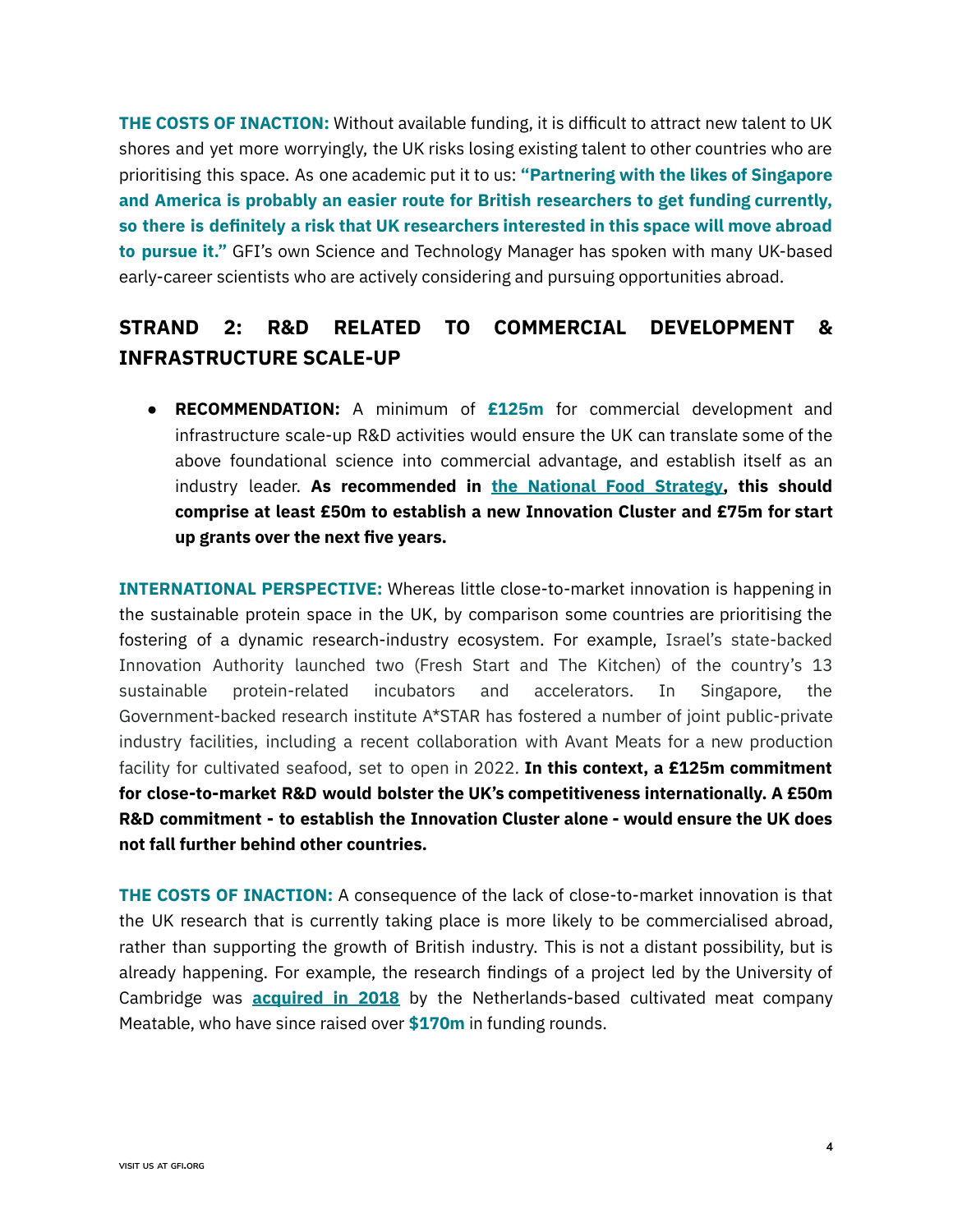## **Table 1: Breakdown of R&D policy options**

| <b>Funding towards</b>                                                                                                                                                               | <b>Costing - options</b><br><b>Ambitious vs Minimum needed to</b><br>prevent UK falling behind                                                                            |                                                                                                                         | <b>International examples</b>                                                                                                                                                                                                                                                                                                                                                                                                                                                                                                           |
|--------------------------------------------------------------------------------------------------------------------------------------------------------------------------------------|---------------------------------------------------------------------------------------------------------------------------------------------------------------------------|-------------------------------------------------------------------------------------------------------------------------|-----------------------------------------------------------------------------------------------------------------------------------------------------------------------------------------------------------------------------------------------------------------------------------------------------------------------------------------------------------------------------------------------------------------------------------------------------------------------------------------------------------------------------------------|
| Academic funding to<br><b>UKRI</b> and specific<br>universities build<br>national capability;<br>leverage UK academic<br>strengths towards<br>making key scientific<br>breakthroughs | £100 million to<br>allocate<br>sufficient<br>funding for<br>progress on 37<br>high priority<br>areas identified<br>below                                                  | £50 million to<br>allocate<br>sufficient<br>funding for<br>progress on 18<br>high priority<br>areas identified<br>below | In April 2022, the Dutch government<br>announced a £50 million investment to<br>develop the Dutch cellular agriculture<br>ecosystem, an initial tranche of a potential<br>total of £320 million.<br>Denmark invested £150 million in<br>plant-based R&D in 2021.<br>In 2021, Israel invested £13 million<br>towards cultivated meat research<br>consortium and the US announced £8<br>million to set up a flagship research centre<br>for cultivated meat.                                                                              |
| Setting up an<br><b>Innovation Cluster</b><br>dedicated to ensuring<br>UK research findings<br>can translate into<br>commercial success                                              | £50 million in<br>core funding to<br>establish a<br>cluster, with<br>renewed funding<br>(at least £10<br>million <sup>1</sup> each<br>year after the<br>first five years) | £50 million to<br>establish<br>cluster                                                                                  | The Canadian government has supported<br>$\bullet$<br>the establishment of the Protein Industries<br>Canada supercluster, previously allocating<br>more than £100 million to its establishing<br>the cluster and renewing this support in its<br>recent 2022 budget.<br>As part of its <b>£10 million</b> investment<br>towards the space, the Israeli Innovation<br>Authority has established food-tech<br>incubators such as the Kitchen and<br><b>Freshstart</b> , with significant alt protein<br>representation in their portfolio |
| Grants for start-ups                                                                                                                                                                 | £75 million to<br>maintain<br>competitiveness<br>with other<br>countries                                                                                                  | £10 million to<br>ensure the UK<br>does not fall<br>further behind<br>other countries<br>(eg. Israel)                   | The Australian public sector committed<br>£100 million towards a partnership<br>initiative to develop the infrastructure for<br>plant-based protein in South Australia.<br>The Israeli Innovation Authority (the IIA)<br>$\bullet$<br>has invested more than £10 million<br>towards direct investments into startups in<br>different stages (from early seed up to<br>manufacturing phases).                                                                                                                                            |

 $^{\rm 1}$  This aligns with the level of funding needed for similar initiatives in related fields. For example the UK's Cell and Gene Therapy [Catapult,](https://assets.publishing.service.gov.uk/government/uploads/system/uploads/attachment_data/file/975595/catapult-network-review-april-2021.pdf#page=32) set up in 2012, has received £70.6 million core funding over a five year period.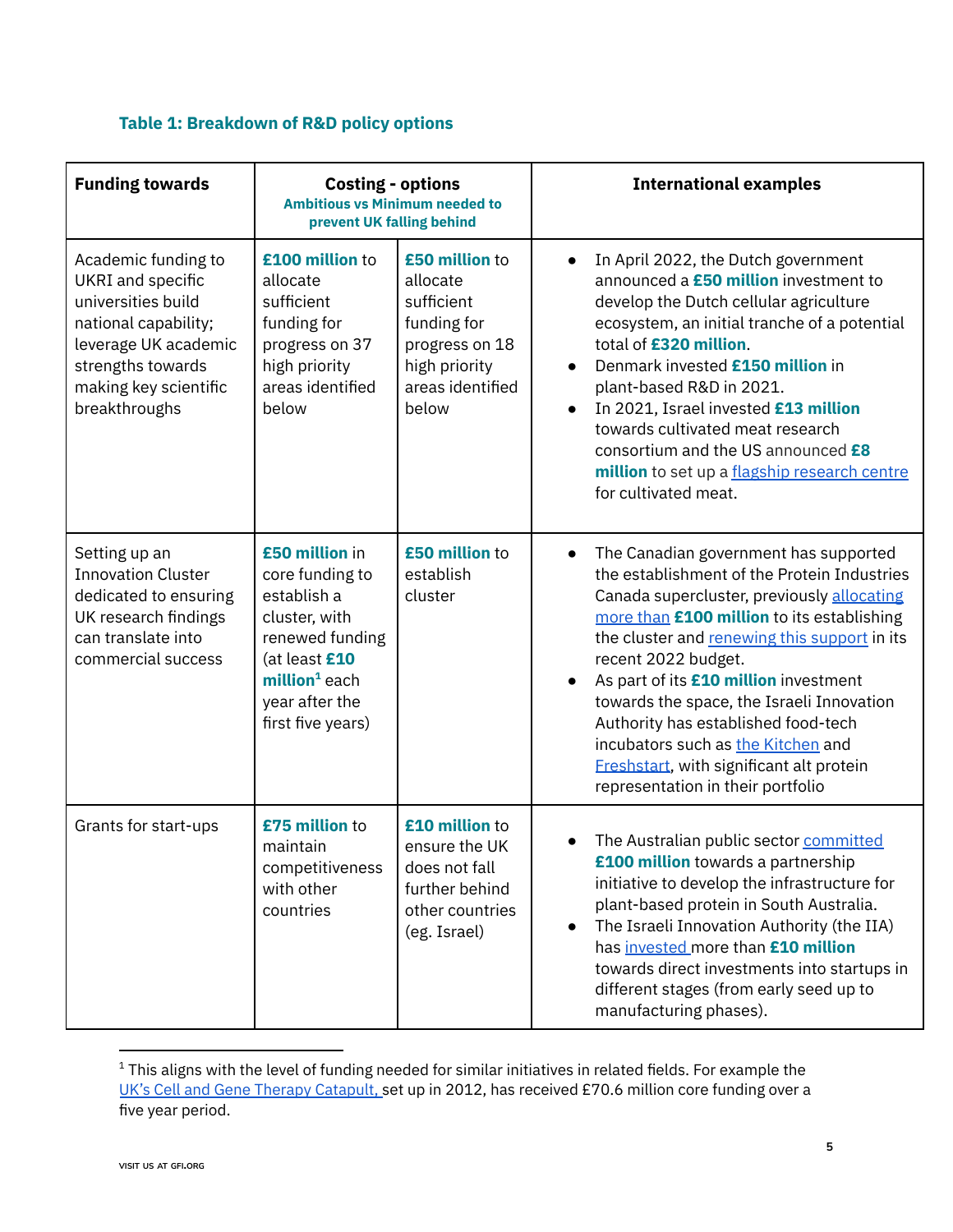# **3. Sustainable protein R&D priorities with high suitability for UK scientific strengths**

The propos[a](http://gfi.org/solutions)ls below represent a subset of high-impact opportunities that have emerged from a GFI [analysis](http://gfi.org/solutions) of the white spaces and innovation priority areas in the sector. Projects within the portfolio will have synergistic impacts, supporting the whole portfolio will therefore have a greater effect than the sum of each individual project and provide a greater return on investment. **The following priority areas have been identified as particularly well-suited to the UK's scientific and technical strengths:**

# **Plant-based priority areas:**

**The UK is home to world-leading expertise in the field of agricultural science, plant breeding, and plant biotechnology, with renowned institutes across the country including Edinburgh's Roslin centre, Aberystwyth University, Reading University, NIAB and the John Innes Centre. This expertise means the UK is particularly well positioned to undertake further exploration in analysing plant protein for functional use in plant-based meat, for example by addressing the following areas:**

#### **● Protein sequence, structure, and [functionality](https://gfi.org/solutions/protein-database/) database**

There is a need for deeper fundamental research on the relationships between protein sequence, structure, functionality, and ultimately performance in plant-based food products.

#### **● Plants as a [recombinant](https://gfi.org/solutions/plants-as-a-recombinant-protein-expression-platform-for-functional-food-ingredients/) protein expression platform for functional food ingredients**

Microorganisms are typically used as recombinant protein hosts but more exploration is needed into the use of plants as expression platforms. This may yield a number of benefits: the use of plants as production hosts may require minimal processing into value-added ingredients, such as baking flour with integrated egg and dairy functional proteins. Plants offer ready scalability with less need for expensive equipment or downstream purification to isolate proteins of interest from inedible or undesirable hosts.

#### **● Biological processing methods for isolating protein [ingredients](https://gfi.org/solutions/biological-processing-methods/)**

<span id="page-5-0"></span>Processing crops into flours, isolates, and concentrates often relies on chemical and mechanical methods. Biological processing techniques may impart the desired composition and molecular structure for optimal functionality with increased precision, lower cost, and greater suitability for small-scale processing, but this needs further exploration.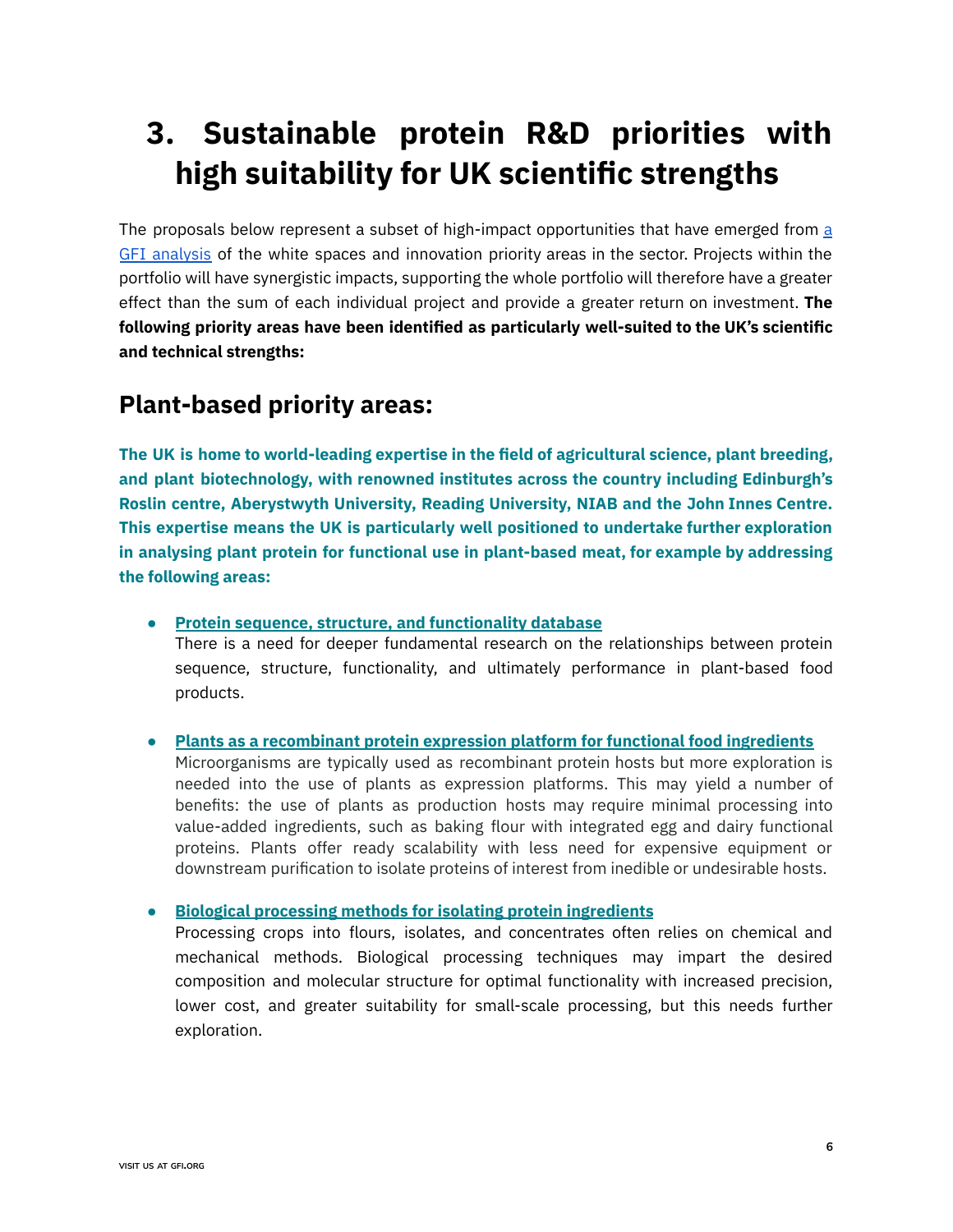## **Fermentation priority areas:**

The UK has consistently strong microbial science and synthetic biology research capabilities across the country, particularly in leading institutes such as Nottingham, Oxford, Cambridge, Imperial College and Edinburgh. This means the UK would be **exceptionally well-placed to make meaningful progress on the following areas:**

#### **● Suppressing [hyper-branching](https://gfi.org/solutions/suppressing-hyper-branching-of-filamentous-fungi/) of filamentous fungi**

Prolonging continuous cultivation of filamentous fungi by suppressing hyper-branching could improve texture and boost production efficiency.

## **● [Comprehensive](https://gfi.org/solutions/comprehensive-microbial-screening-to-identify-new-protein-production-candidate-strains/) microbial screening to identify new protein [production](https://gfi.org/solutions/comprehensive-microbial-screening-to-identify-new-protein-production-candidate-strains/) candidate strains**

A systematic, open-access, comprehensive analysis of novel microbial strains could drastically expand the available strains that can compete on flavour, efficiency, cost, and nutrition.

### **● Microbial [strain-development](https://gfi.org/solutions/microbial-strain-development-contract-research-organizations/) contract research organisations for [fermentation](https://gfi.org/solutions/microbial-strain-development-contract-research-organizations/) applications**

It may be more efficacious for startups to optimise strain productivity by engaging contract research organisations with both deep microbial strain development expertise and also intimate familiarity with the unique considerations of the fermentation sector.

## **● Biosynthetic pathway discovery for [fermentation-produced](https://gfi.org/solutions/biosynthetic-pathway-discovery-for-fermentation-produced-molecules/) [molecules](https://gfi.org/solutions/biosynthetic-pathway-discovery-for-fermentation-produced-molecules/)**

Microbial biosynthetic pathways have not yet systematically been mined computationally to identify candidate pathways for manufacturing high-value ingredients via fermentation.

- **● [Expanding](https://gfi.org/solutions/food-safe-genetic-selection-markers/) options for food-safe genetic selection markers** The sustainable protein field would benefit greatly from an analysis of which food-safe selection markers exist and can be used orthogonally, as well as efforts to develop new selection markers.
- **● Producing animal-like fats through microbial [fermentation](https://gfi.org/solutions/producing-animal-like-fats-through-microbial-fermentation/)** Microbial fermentation may be able to help us produce lipids that are identical or similar to animal fats—especially saturated fats, which are exceedingly rare in the plant kingdom.
- **● Fat production & [encapsulation](https://gfi.org/solutions/fat-production-encapsulation-oleaginous-yeast/) within oleaginous yeast** Oleaginous yeast with durable cell walls may be able to serve as natural methods of fat encapsulation to protect fats through manufacturing, storage, and preparation.
- **● Novel methods for long-chain omega-3 fatty acid [production](https://gfi.org/solutions/omega-3-novel-methods/)** As the plant-based and cultivated seafood industries scale up, a low-cost and abundant source of long-chain omega-3 polyunsaturated fatty acids will become necessary. Additional innovation is needed to build a robust and scalable supply chain, particularly around precision fermentation and cell-free systems.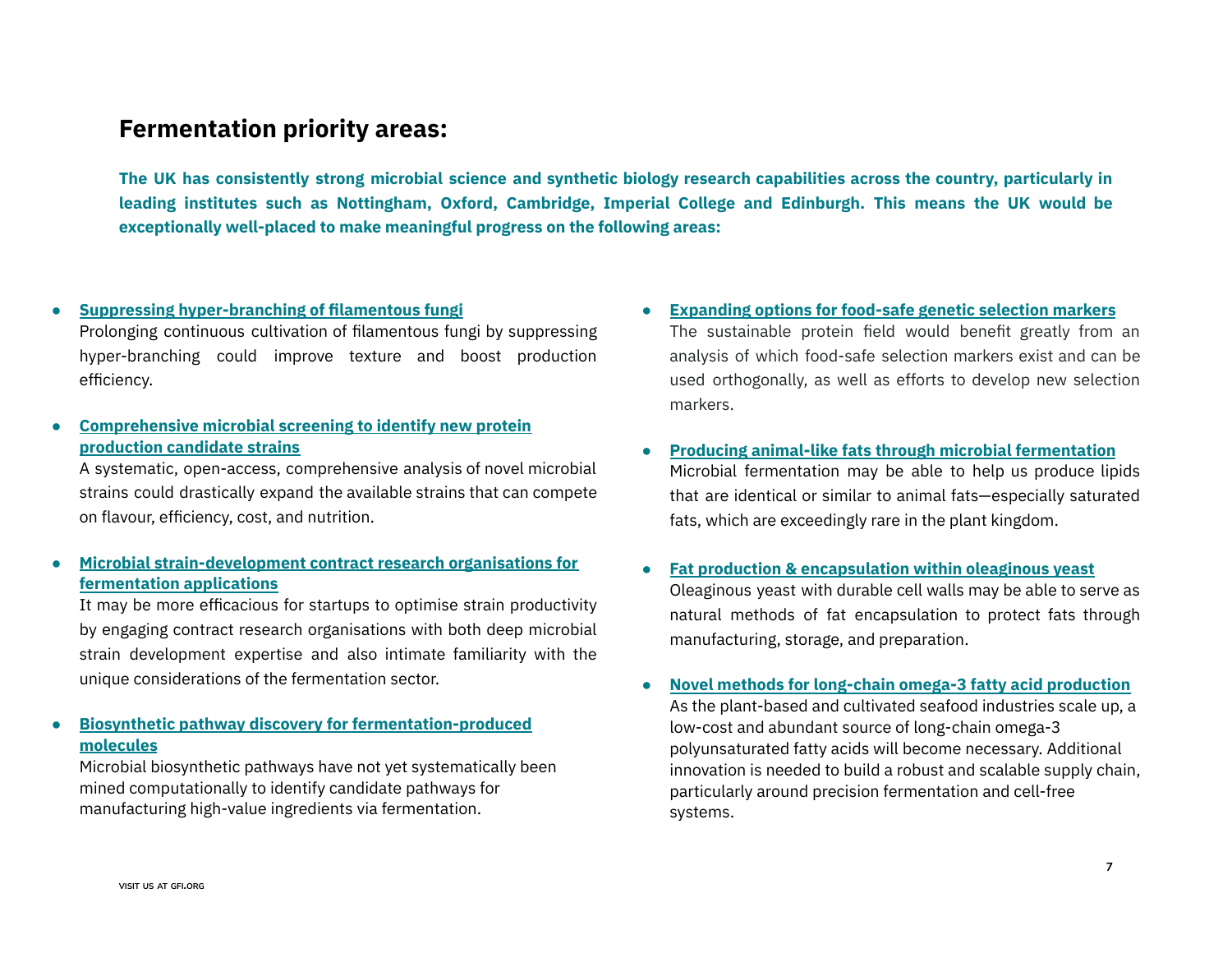## **Cultivated priority areas:**

The UK has particularly high potential to establish leadership in cellular agriculture, due to its combination of expertise in agricultural and veterinary science (for example, centres such as the Roslin Institute and Leeds University), together with its world-beating excellence in stem cell research and biology (for example, The Cambridge Stem Cell Institute, Exeter University, **Kings College London, Imperial College and Edinburgh). Some of the priority areas for UK funding include:**

#### **WHITE SPACES OF PARTICULAR RELEVANCE TO ANIMAL SCIENCE, STEM CELL & CELL BIOLOGY RESEARCH:**

## **● [Establishment](https://gfi.org/solutions/establishment-of-cell-line-repositories-and-standardized-isolation-protocols/) of cell line repositories and standardised isolation [protocols](https://gfi.org/solutions/establishment-of-cell-line-repositories-and-standardized-isolation-protocols/)**

<span id="page-7-0"></span>Development of humanely-sourced and thoroughly documented and characterised cell lines from a variety of common food species—together with a mechanism for licensing and distributing these lines to researchers and companies—will remove a key barrier to entry into the field of cultivated meat. In addition, development of open-access, standardised protocols for performing cell isolation from a variety of source tissues and establishing robust cell lines will streamline the processes for those who do end up needing to perform their own isolation and cell line establishment.

## **● [Species-specific](https://gfi.org/solutions/species-specific-genomic-studies-enabling-assay-development-for-regulatory-standards-and-cell-line-optimization/) genomic studies enabling assay development for regulatory standards and cell line [optimisation](https://gfi.org/solutions/species-specific-genomic-studies-enabling-assay-development-for-regulatory-standards-and-cell-line-optimization/)**

A suite of assays and genomic knowledge exists for humans and commonly used laboratory species such as mice or fruit flies. However, the same species-specific infrastructure does not exist equally across the species used in cultivated meat, with an especially large gap in seafood species. Commercialised, **● [Understand](https://gfi.org/solutions/understand-animal-and-cellular-efficiency-yield-and-input/) animal and cellular efficiency, yield, and input** Because cultivated meat replicates the fundamental biology of the source animal, animal-level data may be informative for predicting cellular behaviour in culture.

#### **● Metabolic modelling for [cultivated](https://gfi.org/solutions/metabolic-modeling-for-cultivated-meat/) meat**

Academic researchers or consortia consisting of several cultivated meat companies should undertake research aimed at understanding metabolic pathways and fluxes within cultivated meat-relevant cell types. The outputs of this research could be used to improve the efficiency of media optimisation efforts and to enhance the organoleptic and nutritional properties of cultivated meat products.

## **● Mapping the secretome of animal myoblasts, [adipocytes,](https://gfi.org/solutions/mapping-the-secretome-of-animal-myoblasts-adipocytes-and-other-cells-used-in-cultivated-meat/) and other cells used in [cultivated](https://gfi.org/solutions/mapping-the-secretome-of-animal-myoblasts-adipocytes-and-other-cells-used-in-cultivated-meat/) meat**

Stem cells secrete a variety of signalling factors that can influence the behaviour of surrounding cells, known as paracrine signals. In high-density bioprocesses, these secreted factors can accumulate to concentrations that can dramatically influence productivity and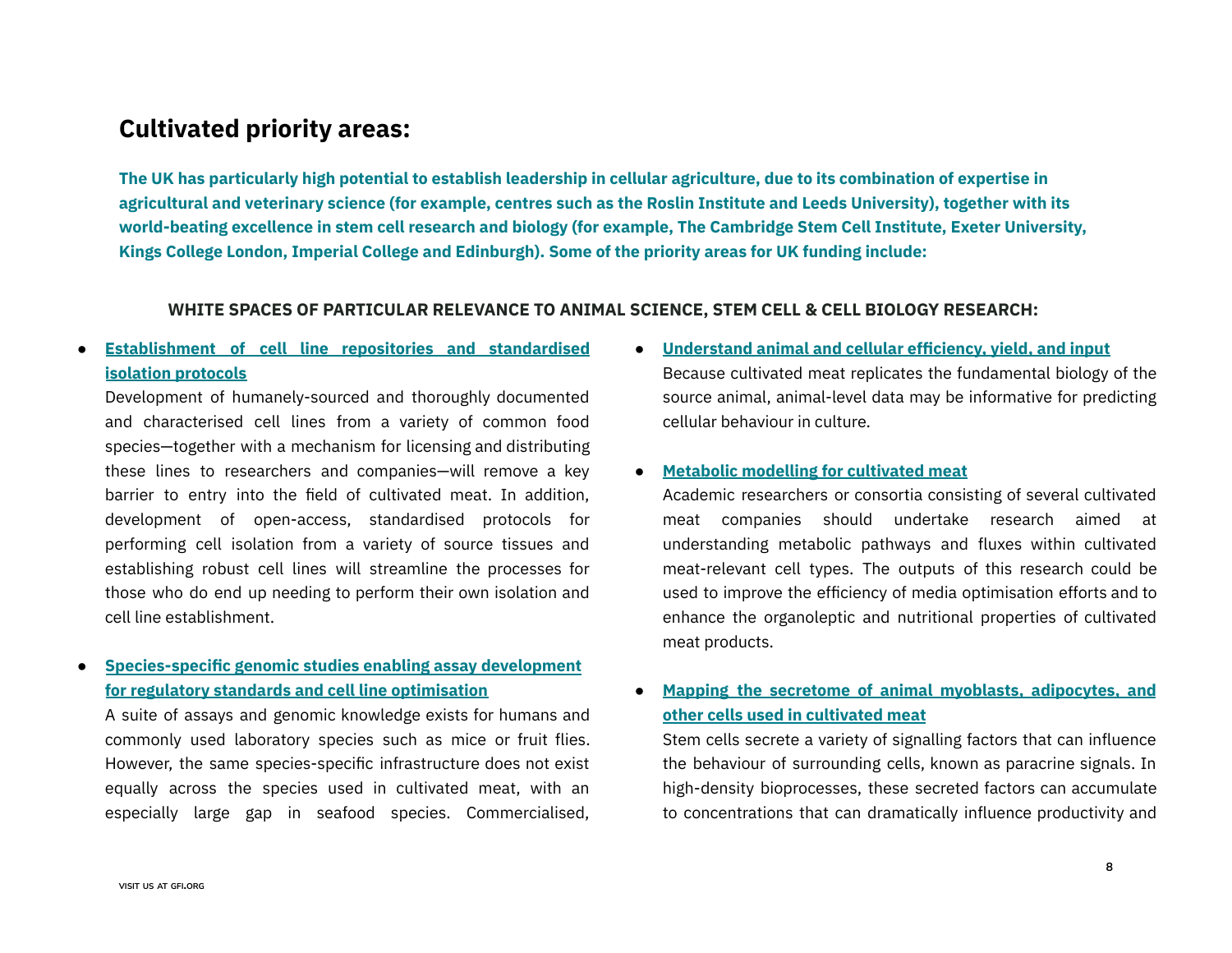standardised assays for species identification such as Short Tandem Repeat (STR) or Cytochrome C Oxidase I (COI) assays are needed. Additionally, richer genetic datasets, including thorough genome annotations that facilitate identification of safe harbour loci, can broadly accelerate cell line optimisation studies.

#### **● Developing assays for [meat-specific](https://gfi.org/solutions/assays-for-meat-specific-cell-traits/) cell traits**

Research to align on the appropriate assays would introduce standardisation that can accelerate R&D efforts.

#### **● [Guidelines](https://gfi.org/solutions/guidelines-for-cultivated-meat-starter-cell-selection/) for cultivated meat starter cell selection**

Improving our understanding of the relative advantages and disadvantages of different cell types for cultivated meat would enable researchers to make these decisions more effectively with less duplicative effort.

#### **● Systematic [investigation](https://gfi.org/solutions/systematic-investigation-of-growth-factor-needs-and-effects/) of growth factor needs and effects**

Open-access research into growth factors required for proliferation, maintenance, and differentiation of cell types relevant to cultivated meat will support both academic and industry research efforts. This research could include screening of species-specific growth factors under a variety of conditions and in a variety of cell types to characterise cross-species compatibility. Research should also seek to define optimal concentrations of individual growth factors and cocktails for achieving various cell states or behaviours, as well as understanding interactions between growth factors.

behaviour of neighbouring cells. By mapping the secretome of animal myoblasts, adipocytes, and other stem cells used for cultivated meat, a better understanding of which factors influence proliferation, differentiation, and other cellular traits can be obtained. Mapping efforts will inform how to best leverage this knowledge to improve cultivated meat production.

## **● [Open-access](https://gfi.org/solutions/open-access-formulation-for-cell-culture-media/) formulations & optimisation methods for cell culture media and growth factor [cocktails](https://gfi.org/solutions/open-access-formulation-for-cell-culture-media/)**

The availability of more open-access formulations will provide a foundation to enable both academic researchers and startup companies to develop their own customised formulations with far less effort and cost.

#### **● Fat uptake & [biosynthesis](https://gfi.org/solutions/fat-uptake-biosynthesis-cultivated/) in cultivated meat cells**

Determining which lipids muscle and fat cells are capable of producing and absorbing directly from cell culture media.

#### **● [Incorporating](https://gfi.org/solutions/incorporating-omega-3s-into-cultivated-seafood/) omega-3s into cultivated seafood**

Cultivated seafood will need to be supplemented with long-chain omega-3 polyunsaturated fatty acids to be nutritionally equivalent or superior to conventional seafood. However, how these compounds can best be incorporated has not been determined, and there are several potentially-viable strategies. Further research is needed to determine which strategies are most cost-effective and scalable and whether there are appreciable differences between methods in the quality of the final product.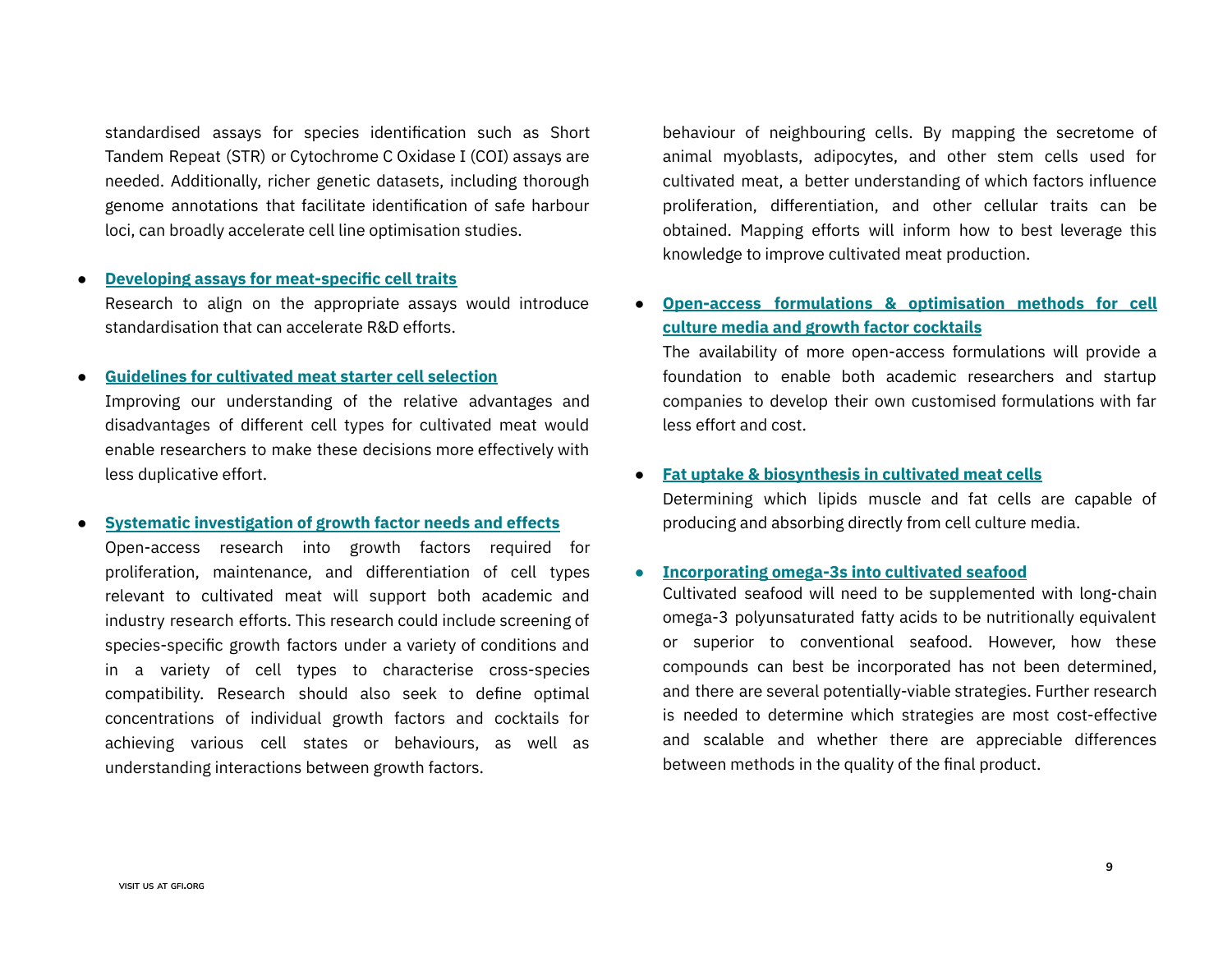#### **● Growth factors from [conditioned](https://gfi.org/solutions/growth-factors-from-conditioned-cell-culture-media/) cell culture media**

Rather than relying on recombinant growth factors, cultivated meat companies could use conditioned media from animal cells producing high levels of these molecules.

**● [Species-specific](https://gfi.org/solutions/species-specific-research-toolkits/) research toolkits for cultivated meat-relevant [species](https://gfi.org/solutions/species-specific-research-toolkits/)**

Coordinated efforts to develop standardised, comprehensive research toolkits of meat-relevant species would exponentially accelerate cultivated meat research.

## **● Understanding uptake and [interconversion](https://gfi.org/solutions/understanding-uptake-and-interconversion-of-omega-3-fatty-acids-by-cultivated-fish-cells/) of omega-3 fatty acids by [cultivated](https://gfi.org/solutions/understanding-uptake-and-interconversion-of-omega-3-fatty-acids-by-cultivated-fish-cells/) fish cells**

Although fish are one of the best dietary sources of long-chain omega-3 fatty acids (FAs), these compounds are mostly bioaccumulated from a fish's diet rather than synthesised de novo. Consistent with this, studies have found evidence of reduced omega-3 content in fish as a result of replacing fish-based feed with plant-based feed. Therefore, for cultivated fish to compete with conventionally-produced products, it will be necessary to identify cost-effective strategies for increasing the content of nutritionally-important omega-3 FAs in cultivated fish.

#### **WHITE SPACES OF PARTICULAR RELEVANCE TO TISSUE ENGINEERING AND REGENERATIVE MEDICINE:**

#### **● [Computational](https://gfi.org/solutions/computational-models-of-perfusion-flow-through-scaffolds/) models of perfusion flow through scaffolds**

For tissue-structured cultivated meat production, the transition from the proliferation phase to differentiation phase may involve seeding cells onto a prefabricated scaffold within a perfusion bioreactor. Medium is then perfused through the cell-laden scaffold, providing nutrients and oxygen as cells differentiate and mature. Computational models are needed to describe fluid flow through scaffolds to better understand mass transfer and shear forces. These models will inform considerations for scaffold materials, geometries, dimensions, fabrication methods, and bioprocess design as well as considerations for the composition and viscosity of the medium.

## **● Scaffolding development for culinary and [biomechanical](https://gfi.org/solutions/scaffolding-development-for-culinary-and-biomechanical-requirements-of-cultivated-seafood/) [requirements](https://gfi.org/solutions/scaffolding-development-for-culinary-and-biomechanical-requirements-of-cultivated-seafood/) of cultivated seafood**

A number of published studies have focused on scaffolds for cultivated meat (see Related Efforts) yet, to our knowledge, no studies have specifically attempted to formulate scaffolds for fish or tested growth of fish cells on scaffolds developed for terrestrial meat. Because fish uniquely differ from terrestrial meat in structure, research aimed specifically at developing and testing scaffolds for fish products would advance the industry. Both scaffolding materials as well as methods for achieving the correct three-dimensional structure should be investigated.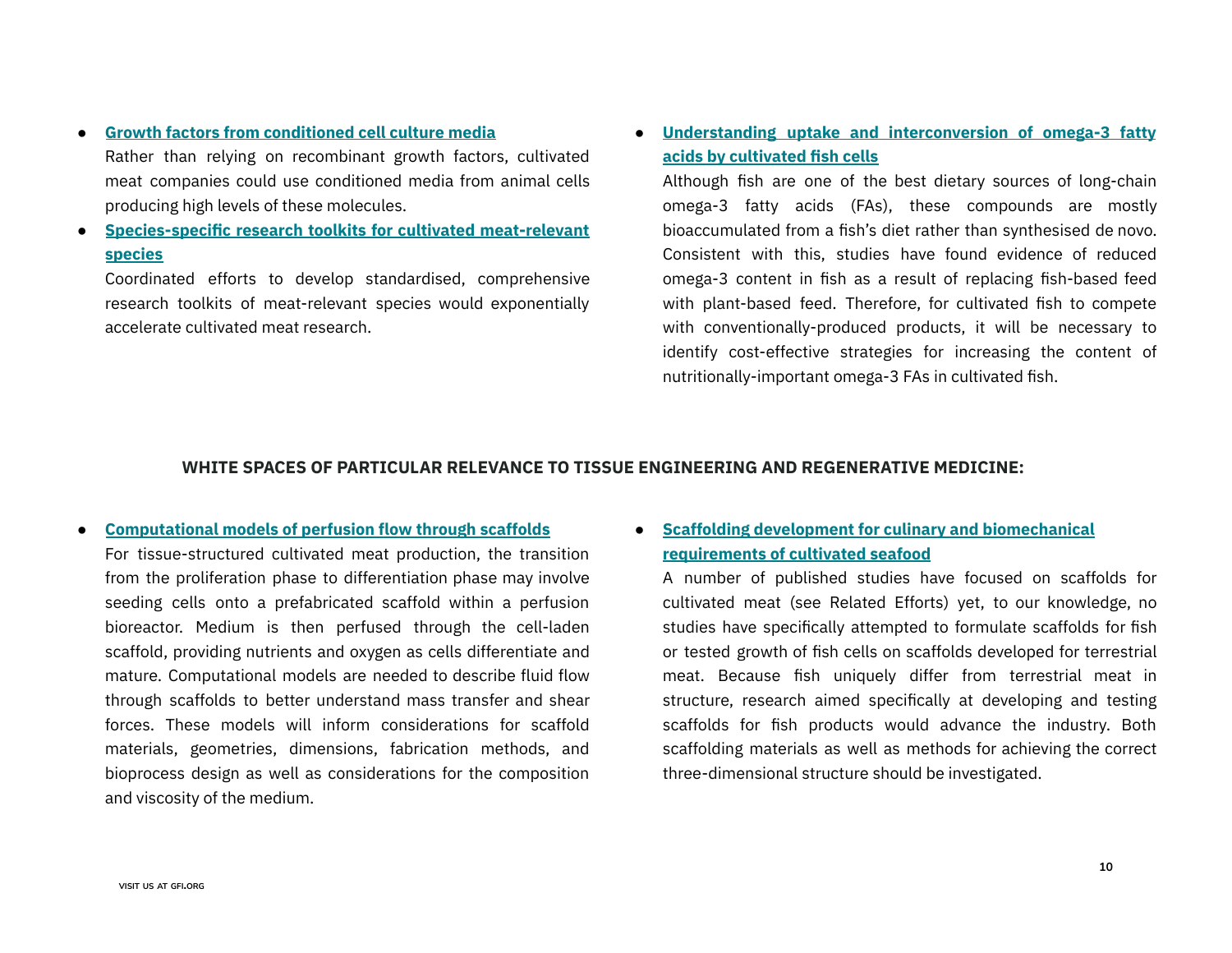## **● Improving [affordability,](https://gfi.org/solutions/cultivated-meat-support-cells/) nutrition, and organoleptic properties of cultivated meat through [co-cultures](https://gfi.org/solutions/cultivated-meat-support-cells/) with support cells**

Cultivated meat research focuses primarily on muscle fibres and fat cells. However, the other cell types in muscle serve important functions that are potentially underappreciated in their relevance to cultivated meat. In the context of a whole animal, muscle tissue does not exist in isolation. Research into co-culture methods with various support cells could solve a variety of challenges on the road to developing affordable, high-quality cultivated meat.

#### **● [Biomaterials](https://gfi.org/solutions/biomaterials-for-scaffolding/) for scaffolding**

A handful of companies and researchers are developing scaffold materials for use in various steps of the cultivated meat production process, but to date the topic of scaffolding has been largely overshadowed by the challenge of producing cell mass at scale. This topic needs much more R&D as the industry matures in order to enable the development of products that have meat-like structure and texture, which will be more appealing to consumers than unstructured meat products.

### **● [Semi-continuous](https://gfi.org/solutions/simultaneous-perfusion-and-stretch/) bioprocess for whole cut cultivated meat using [simultaneous](https://gfi.org/solutions/simultaneous-perfusion-and-stretch/) perfusion and stretch**

Stretching of engineered muscle constructs has been previously demonstrated to induce alignment and maturation of muscle fibres, which is desirable for whole cut cultivated meat. Stretch stimuli could also be incorporated into a semi-continuous bioprocess in which a piece of tissue is expanded over time and portions of the tissue periodically harvested. The large amount of meat produced could offset the high initial cost of fabricating a construct capable of continuous growth.

#### **● 3D [microenvironments](https://gfi.org/solutions/3d-microenvironments-for-cell-expansion/) for cell expansion**

Proliferation and high-density cell growth are fundamentally important to scaling cultivated meat production. Recent demonstrations of stem cell expansion in 3D microenvironments such as encapsulated spheres or tubules can generate cell densities far higher than industry-leading stirred tank bioreactors with minimal loss of cell viability or stemness. As a scalable platform, the use of 3D microenvironments for stem cell expansion and differentiation—particularly with the relevant cell types used in cultivated meat—warrants further investigation.

## **● Improving efficiency and [assessment](https://gfi.org/solutions/improving-efficiency-and-assessment-of-adaptation-to-suspension-growth/) of adaptation to [suspension](https://gfi.org/solutions/improving-efficiency-and-assessment-of-adaptation-to-suspension-growth/) growth**

Improving methods for adapting cells to suspension culture can facilitate cell line development and bioprocess design for cultivated meat.